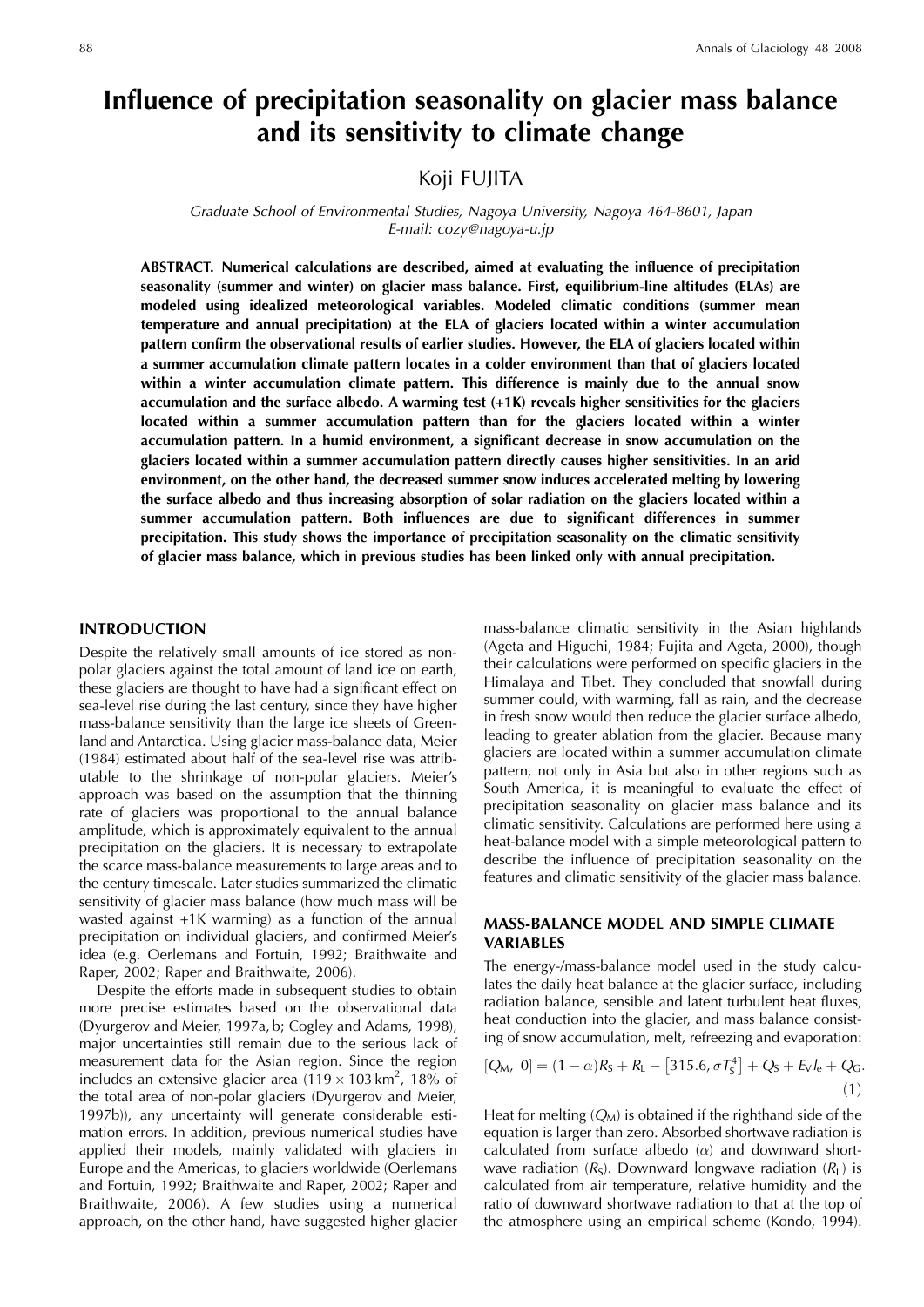Upward longwave radiation is obtained by the Stefan– Boltzmann constant  $(\sigma)$  and surface temperature in Kelvin  $(T<sub>S</sub>)$  assuming black body for the snow/ice surface. A melting surface  $(0^{\circ}C$  surface temperature) releases an upward longwave radiation of 315.6 W  $\text{m}^{-2}$ . Sensible ( $Q_{\text{S}}$ ) and latent  $(E_{\rm V}I_{\rm e})$  turbulent heat fluxes are obtained by bulk methods.  $l_{\rm e}$  is the latent heat for evaporation of water or ice, which is determined from the surface temperature. Conductive heat into the glacier ice  $(Q<sub>C</sub>)$  is obtained by calculating the temperature profile of the snow layer and/or glacier ice. Absorption of shortwave radiation in snow and ice, which increases the temperature of the snow and ice, is taken into account (Fujita and Ageta, 2000). All heat components are positive when fluxes are directed toward the surface. Mass balance  $(B)$  at any location on the glacier is calculated as

$$
B = \text{Ca} - \frac{Q_{\text{M}}}{I_{\text{m}}} + E_{\text{V}} + R_{\text{F}}.
$$
 (2)

Solid precipitation (Ca, positive sign), which is determined along with air temperature, is equivalent to accumulation over the glacier. Mass is removed from the glacier as meltwater  $(Q_M/I_m)$ , positive sign) and evaporation  $(E_V)$ , negative sign).  $l_m$  is the latent heat for melting ice. A part of the meltwater is fixed to the glacier by refreezing  $(R<sub>F</sub>$ , positive sign) if the glacier ice is cold enough (Fujita and others, 1996). The refreezing amount is calculated in the model by considering the conductive heat into glacier ice and the presence of water at the interface between the snow layer and glacier ice (Fujita and Ageta, 2000). Refreezing during winter and shorter cooling events are also calculated. Special attention should be paid to treatment of the surface albedo  $(\alpha)$ , as it varies enormously in space and time even on a single glacier (albedo declines down a glacier and during the course of the melt season). The albedo in the model was calculated according to the surface snow density, which changes with snow compaction. This treatment guarantees the feedback effect of albedo in climatic change experiments. Validation of the model was performed for a Tibetan glacier, considering parameters such as ice temperature, seasonal change in levels of surface snow (accumulation and ablation) and ice (meltwater refreezing), albedo at different altitudes, and altitudinal profile of mass balance (Fujita and Ageta, 2000). Detailed schemes have been described by Fujita and Ageta (2000) for the entire model and by Fujita (2007) for albedo and snow densification.

Since our purpose is not to examine specific glaciers, but to evaluate the influence of the main precipitation seasons on glacier mass balance, we set up an ideal meteorological input as shown in Figure 1. Air temperature (Fig. 1a) and solar radiation (Fig. 1d) have clear seasonality assuming the Northern Hemisphere. Two precipitation patterns (Fig. 1b), which are the main concern of this calculation, are set by setting their peaks with the coldest date at the end of January (winter precipitation pattern) and the hottest date in early August (summer precipitation pattern). Multiplying the precipitation ratio by the annual precipitation gives the amount of daily precipitation. Other meteorological variables are set as simple periodic patterns (Fig. 1c). Solar radiation at the glacier is obtained by multiplying transmissivity (Fig. 1c) and solar radiation at the top of the atmosphere (Fig. 1d). All variables have a weekly periodic pattern suggesting a mesoscale atmospheric circulation. Because a combination of weekly peaks of precipitation and air temperature significantly affects the calculated results,



**Fig. 1.** Simplified meteorological variables for the model: (a) air temperature; (b) two patterns of precipitation ratio, summer (black bars) and winter (grey bars); (c) wind speed, relative humidity and transmissivity for solar radiation, expressed by a single curve with different ordinate axes; and (d) solar radiation at the top of the atmosphere. Multiplying the precipitation ratio by the annual precipitation gives the daily precipitation. Multiplying solar radiation at the top of the atmosphere, which is obtained at each latitude, by the transmissivity gives the solar radiation at the surface.

the seasonal peak of precipitation is changed  $\pm 3$  days from the primary settings, so the 7 day averages of output are discussed hereafter. Weekly patterns of relative humidity and transmissivity are also changed consistently with that of precipitation (e.g. high humidity and low transmissivity with precipitation peak, and the converse).

#### **CLIMATIC AND SURFACE CONDITIONS AT ELA**

First, we calculate the equilibrium-line altitude (ELA; altitude where annual accumulation and ablation are equal) by changing air temperature  $(0.3^{\circ}C$  step), annual precipitation (0.2 m w.e. step) and latitude (10 $^{\circ}$  step). The annual cycle starts in October. Calculated results of the fifth year are obtained for the stabilization of glacier ice temperature. Second, air temperature is everywhere increased by +1K in the sixth year, and the mass balance at the original ELA is obtained as a measure of climatic sensitivity. Much fine tuning has had to be done in previous studies to obtain specific mass balances (averaged for the whole glacier area) (e.g. Oerlemans and Fortuin, 1992; Gregory and Oerlemans, 1998; Braithwaite and Raper, 2002; Raper and Braithwaite, 2006). Any change in the altitudinal distribution of precipitation, for instance, will seriously alter the glacier mass balance (Oerlemans and Fortuin, 1992). Spatial distributions and fluctuations in meteorological variables within a certain region, however, are not fully understood worldwide. On the other hand, conditions at the ELA are close to the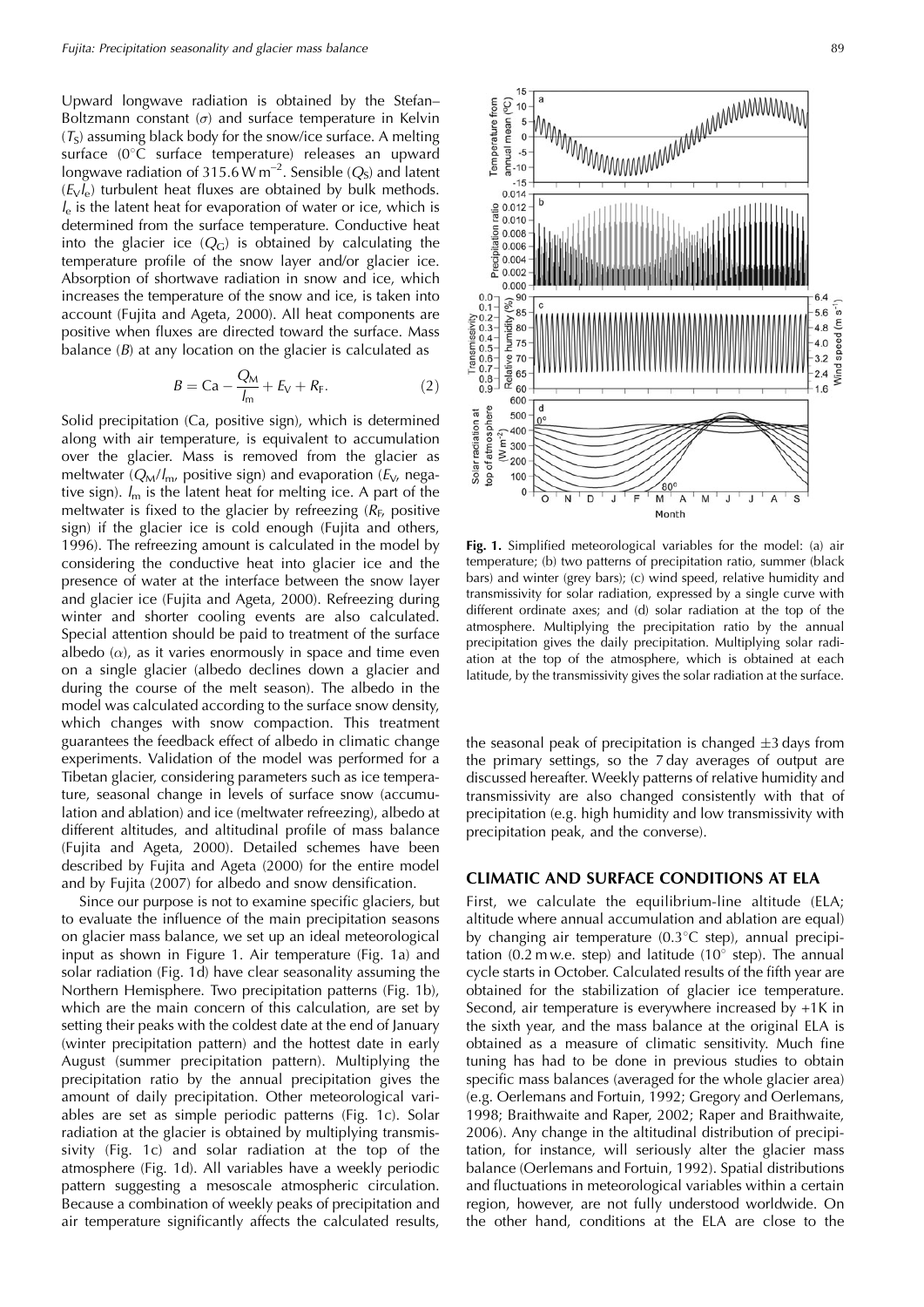

Fig. 2. (a) Summer air temperature (T<sub>summer</sub>) plotted against annual precipitation at the ELA. Black squares are observational relationships cited from Ohmura and others (1992). Grey squares are data updated here, for glaciers under the Asian summer monsoon. (b) Annual (Ca; dashed curves) and summer (June–August) (Cs; solid curves) accumulation at the summer-type glacier (black curves) and winter-type glacier (grey curves) at the ELAs. (c) Annual mean surface albedo at the ELAs. Error bars are the range between maximum and minimum derived at different latitudes.

average for the whole glacier. Thus, the conditions and climatic sensitivity to warming of the ELA are dealt with as indices of glacier mass balance in this study.

Figure 2a shows the relationship between annual precipitation and summer mean air temperature at the ELA  $(T_{\text{summer}})$ .  $T_{\text{summer}}$  is calculated for glaciers located within a summer accumulation climate pattern (summer-type glaciers) and for glaciers located within a winter accumulation climate pattern (winter-type glaciers). Calculations are for observed glaciers worldwide (Ohmura and others, 1992), including the updated data for Himalayan glaciers (Fujita and others, 1998, 2000, 2001a, b; unpublished data). Under a humid environment (annual precipitation >1 m w.e.), the ELAs of winter-type glaciers will be located in warmer conditions than those of summer-type glaciers (Fig. 2a). A higher amount of annual precipitation on the winter-type glaciers simply increases annual accumulation (Ca in Fig. 2b). It allows the ELA to locate at a lower elevation because more snow melts at higher temperatures in the melting season. On summer-type glaciers, however, an increase of annual precipitation does not cause greater snow accumulation because the significantly warmer environment changes precipitation from snowfall to rainfall. Because rain does not contribute to glacier mass gain (Fig. 2b), the ELA of a summer-type glacier does not locate at a lower elevation compared to that of a winter-type glacier. The difference in summer mean temperatures between summer- and wintertype glaciers is explained in terms of the annual accumulation. Figure 3, in which summer mean temperatures are



**Fig. 3.** Summer air temperature plotted against annual snow at the ELA. Black and grey lines denote summer- and winter-type glaciers, respectively.

related to annual snow accumulation, implies no significant difference between summer- and winter-type glaciers in a humid environment. Under a lower-precipitation environment, on the other hand (annual precipitation <1 m w.e.), the ELA of summer-type glaciers can be located under warmer conditions than that of winter-type glaciers (Figs 2a and 3). Annual snow accumulation (Ca) is always higher on the winter-type glaciers, while summer accumulation (Cs, summed during June–August) is significantly higher on summer-type glaciers (Fig. 2b). Higher summer accumulation makes for a higher annual mean surface albedo on the summer-type than on the winter-type glaciers (Fig. 2c). This suggests that snow cover during the melt season will suppress the absorption of solar radiation and melt, whereas the surface snow on winter-type glaciers will melt continuously throughout the summer without fresh snow cover.

#### **SENSITIVITIES OF MASS BALANCE TO WARMING**

To evaluate how the precipitation seasonality affects the sensitivity of glacier balance, a warming test (+1K) was performed in the manner of Oerlemans and Fortuin (1992). The sensitivities for both summer- and winter-type glaciers increase with the annual amount of precipitation as Oerlemans and Fortuin (1992) indicated (Fig. 4a), though the sensitivities at the ELA (this study) and for the whole glacier (Oerlemans and Fortuin, 1992) are not simply comparable. The figure shows that summer-type glaciers have a notably higher sensitivity to warming than winter-type glaciers. Warming on the winter-type glaciers only prolongs the melting period without changing snowfall in summer (Fig. 4b), so that the decreases in surface albedo are only associated with a longer melting period (Fig. 4c). On the other hand, warming on the summer-type glaciers not only prolongs the melting period, but also causes a significant decrease in snow accumulation and an additional decrease in surface albedo due to a diminished summer snowfall that prevents the absorption of solar radiation and snowmelt during the melt season (Fig. 2b and c). In order to evaluate their effects, a contribution ratio is calculated as

$$
Rc = \frac{(\Delta Ca_{\text{sum}} - \Delta Ca_{\text{win}})}{(\Delta B_{\text{sum}} - \Delta B_{\text{win}})}.
$$
 (3)

This is the contribution ratio (Rc) of the difference of changes in annual accumulation ( $\Delta$ Ca) to the difference of changes in climatic sensitivity  $(\Delta B)$  between summer ('sum') and winter ('win') glacier types. The Rc increases with annual precipitation (Fig. 4b) and implies that the difference in climatic sensitivities between summer- and winter-type glaciers shown in Figure 4a can be explained by the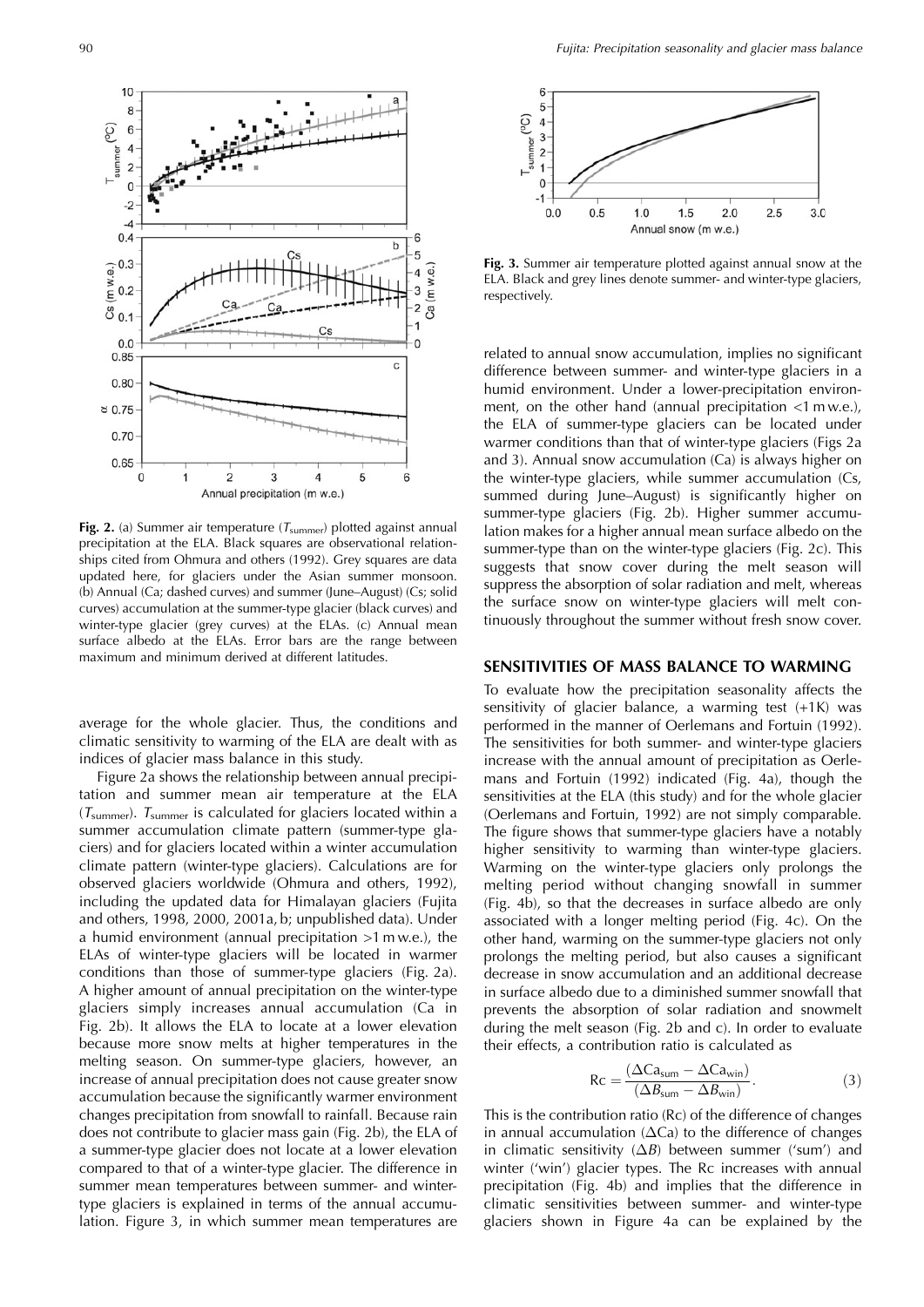

**Fig. 4.** Sensitivity to a uniform air-temperature increase (+1K) of (a) annual mass balance ( $\Delta B$ ) at the ELA; (b) annual ( $\Delta Ca$ ; dashed curves) and summer ( $\Delta C$ s; solid curves) snowfall; and (c) annual mean surface albedo. Black and grey curves denote summer- and winter-type glaciers respectively. Error bars are the range between maximum and minimum derived at different latitudes. Dashed line in (a) denotes the sensitivity from Oerlemans and Fortuin (1992). Dotted line in (b) indicates the contribution ratio of the difference of decreased annual accumulations to the difference of sensitivities between summer- and winter-type glaciers.

difference in decreased annual accumulation in the humid environment (Fig. 4b). Conversely, in the arid environment with little precipitation, the small Rc cannot be explained by the difference in decreased snowfall, and most of the difference will be due to the differences in melting.

Net balances of each heat component when melting occurs are summed, and their changes with +1K warming are shown in Figure 5. With a systematic difference in albedo shown in Figure 4c, changes in net shortwave radiation (dSR) in summer-type glaciers are significantly higher than those in winter-type glaciers (Fig. 5a). However, changes in the other net components such as longwave radiation (dLR), sensible (dSH) and latent (dLH) turbulent heat fluxes are slightly larger in winter- than in summer-type glaciers. The warmer conditions at the ELA of winter-type glaciers in the humid environment not only cause more melt by warming but also prolong the melting period. Because the summation of these components results in heat for melting (dMH), the difference in net shortwave radiation change is compensated by the differences of the other heat components such as longwave radiation, and sensible and latent heat in a humid environment. In an arid environment, by contrast, the small differences in temperature conditions between summer- and winter-type glaciers cause insignificant differences in the heat components related to air temperature. A lowering of the albedo along with a significant decrease in snowfall in summer-type glaciers would therefore directly accelerate the absorption of solar



**Fig. 5.** Changes in net heat components associated with a +1K warming. Each heat component is summed when the heat for melting is more than zero. (a) dSR (solid curves) and dLR (broken curves) denote short- and longwave radiations respectively. (b) dSH (solid curves), dLH (dashed curves) and dMH (dotted curves) denote sensible and latent turbulent heat fluxes, and heat for melting, respectively. Black and grey curves denote summer- and wintertype glaciers respectively. Error bars are the range between maximum and minimum derived at different latitudes.

radiation and thus the melting. High sensitivity modeled for the summer-type glaciers therefore explains the rapid shrinkages observed in some Himalayan glaciers under the summer monsoon climate (Fujita and others, 1997, 2001b).

## **CONCLUSIONS**

The climatic sensitivities of glacier mass balance were correlated only with annual precipitation in the previous studies by Oerlemans and Fortuin (1992) and Raper and Braithwaite (2006). Those authors validated their approaches by examining real glaciers worldwide in which both summer- and winter-type glaciers might be included. However, the precipitation seasonality has never been discussed in previous studies. For instance, Oerlemans (1992) used a constant precipitation through a year to obtain climatic sensitivities of glacier mass balance in Norway. This study shows that the precipitation seasonality significantly affects the climatic sensitivities of glacier mass balance. Significant differences in climatic sensitivities between summer- and winter-type glaciers were derived from the difference in decreased annual accumulation by warming in a humid environment. In an arid environment, by contrast, the difference in surface albedo due to decreased summer snow caused a difference between summer- and winter-type glaciers. Both were caused by the presence/absence of summer precipitation. This implies that the increased sensitivities with annual precipitation shown in previous studies are demonstrated. Climatic sensitivities derived from annual precipitation without considering precipitation seasonality might have caused significant uncertainty in discussion of the effect of 'global' warming on glaciers worldwide.